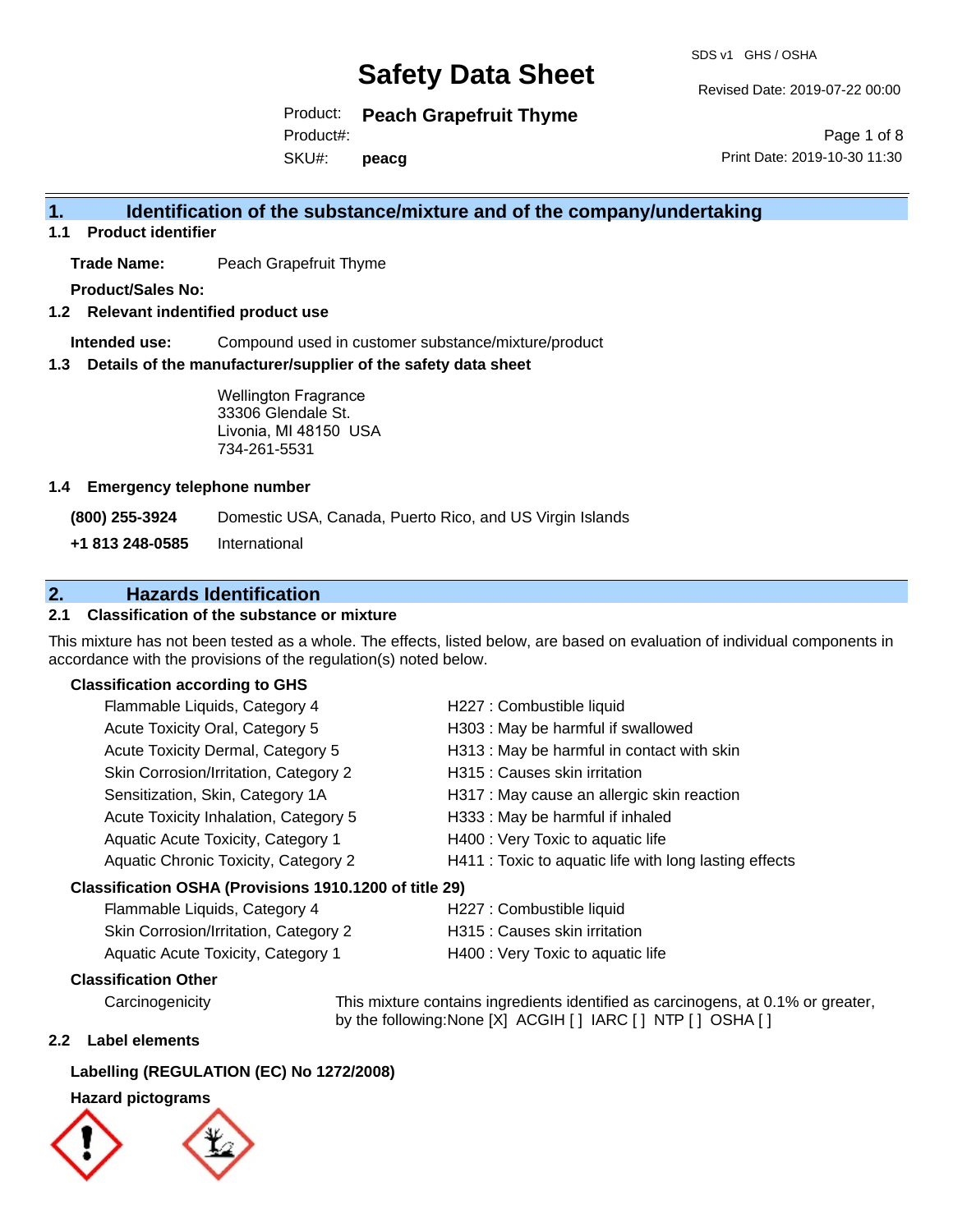SDS v1 GHS / OSHA

Revised Date: 2019-07-22 00:00

Product: **Peach Grapefruit Thyme**

Product#:

SKU#: **peacg**

Page 2 of 8 Print Date: 2019-10-30 11:30

| <b>Signal Word: Warning</b>     |                                                                                                                                       |
|---------------------------------|---------------------------------------------------------------------------------------------------------------------------------------|
| <b>Hazard statments</b>         |                                                                                                                                       |
| H <sub>227</sub>                | Combustible liquid                                                                                                                    |
| H303                            | May be harmful if swallowed                                                                                                           |
| H313                            | May be harmful in contact with skin                                                                                                   |
| H315                            | Causes skin irritation                                                                                                                |
| H317                            | May cause an allergic skin reaction                                                                                                   |
| H333                            | May be harmful if inhaled                                                                                                             |
| H400                            | Very Toxic to aquatic life                                                                                                            |
| H411                            | Toxic to aquatic life with long lasting effects                                                                                       |
| <b>Precautionary Statements</b> |                                                                                                                                       |
| <b>Prevention:</b>              |                                                                                                                                       |
| P <sub>235</sub>                | Keep cool                                                                                                                             |
| P <sub>264</sub>                | Wash hands thoroughly after handling                                                                                                  |
| P272                            | Contaminated work clothing should not be allowed out of the workplace                                                                 |
| P273                            | Avoid release to the environment                                                                                                      |
| <b>Response:</b>                |                                                                                                                                       |
| P302 + P352                     | IF ON SKIN: Wash with soap and water                                                                                                  |
| P304 + P312                     | IF INHALED: Call a POISON CENTER or doctor/physician if you feel unwell                                                               |
| P312                            | Call a POISON CENTER or doctor/physician if you feel unwell                                                                           |
| $P333 + P313$                   | If skin irritation or a rash occurs: Get medical advice/attention                                                                     |
| P362                            | Take off contaminated clothing and wash before reuse                                                                                  |
| P363                            | Wash contaminated clothing before reuse                                                                                               |
| P370 + P378                     | In case of fire: Use Carbon dioxide (CO2), Dry chemical, or Foam for extinction. Do not use<br>a direct water jet on burning material |
| P391                            | <b>Collect Spillage</b>                                                                                                               |
| <b>Other Hazards</b><br>2.3     |                                                                                                                                       |

#### **no data available**

## **3. Composition/Information on Ingredients**

#### **3.1 Mixtures**

This product is a complex mixture of ingredients, which contains among others the following substance(s), presenting a health or environmental hazard within the meaning of the UN Globally Harmonized System of Classification and Labeling of Chemicals (GHS):

| CAS#<br>Ingredient     | EC#                         | Conc.<br>Range | <b>GHS Classification</b>          |
|------------------------|-----------------------------|----------------|------------------------------------|
| 120-51-4               | 204-402-9                   | $40 - 50%$     | H302; H313; H400; H411             |
| <b>Benzyl Benzoate</b> |                             |                |                                    |
| 5989-27-5              | 227-813-5                   | $5 - 10 \%$    | H226; H304; H315; H317; H400; H410 |
| Limonene               |                             |                |                                    |
| 77-83-8                | 201-061-8                   | $2 - 5%$       | H317; H401; H411                   |
|                        | Ethyl Methylphenylglycidate |                |                                    |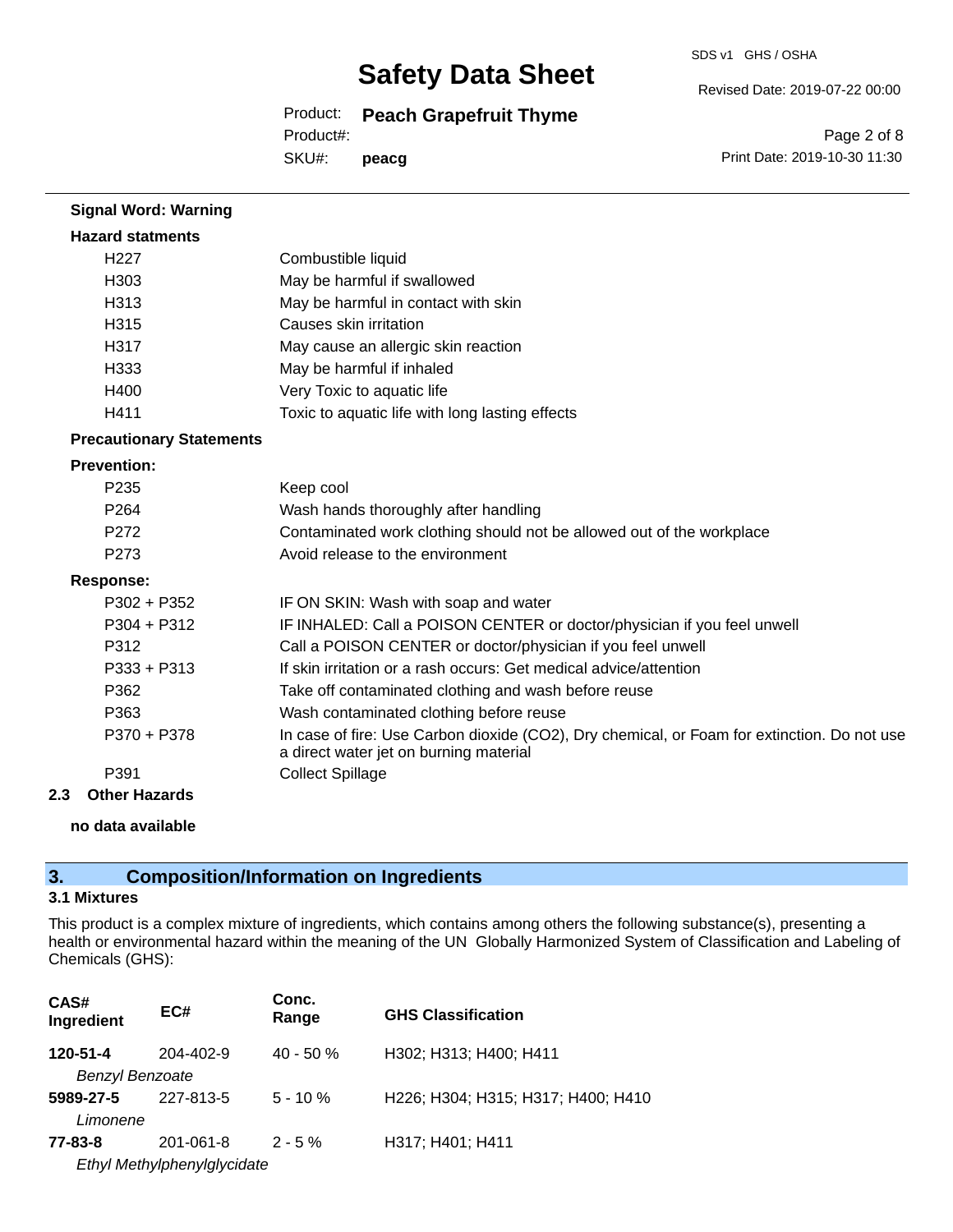SDS v1 GHS / OSHA

#### Revised Date: 2019-07-22 00:00

### Product: **Peach Grapefruit Thyme**

Product#:

SKU#: **peacg**

Page 3 of 8 Print Date: 2019-10-30 11:30

| CAS#<br>Ingredient | EC#                                | Conc.<br>Range                                           | <b>GHS Classification</b>           |
|--------------------|------------------------------------|----------------------------------------------------------|-------------------------------------|
| $88 - 41 - 5$      | 201-828-7                          | $2 - 5%$                                                 | H227; H303; H316; H401; H411        |
|                    | 2-t-Butylcyclohexyl acetate        |                                                          |                                     |
| 706-14-9           | 211-892-8                          | $2 - 5%$                                                 | H316                                |
|                    | gamma-Decalactone                  |                                                          |                                     |
| $93 - 92 - 5$      | 202-288-5                          | $1 - 2%$                                                 | H <sub>227</sub> ; H <sub>402</sub> |
|                    | methylbenzyl acetate               |                                                          |                                     |
| 140-11-4           | 205-399-7                          | $1 - 2 \%$                                               | H303; H401; H412                    |
| Benzyl acetate     |                                    |                                                          |                                     |
| 142-92-7           | 205-572-7                          | $1 - 2%$                                                 | H226; H316; H401; H411              |
| Hexyl acetate      |                                    |                                                          |                                     |
| 78-70-6            | 201-134-4                          | $1 - 2%$                                                 | H227; H303; H315; H317; H319; H402  |
| Linalool           |                                    |                                                          |                                     |
| $80 - 54 - 6$      | 201-289-8                          | $1 - 2%$                                                 | H227; H302; H315; H317; H361; H401; |
|                    | <b>Butylphenyl Methylpropional</b> |                                                          | H412                                |
| 31906-04-4         | 250-863-4                          | $0.1 - 1.0 \%$                                           | H317; H402                          |
|                    |                                    | Hydroxyisohexyl 3-cyclohexene carboxaldehyde             |                                     |
|                    |                                    | See Section 16 for full text of GHS classification codes |                                     |

See Section 16 for full text of GHS classification codes which where not shown in section 2

Total Hydrocarbon Content (%  $w/w$ ) = 6.66

| 4.<br><b>First Aid Measures</b>                                                   |                                                                                                               |
|-----------------------------------------------------------------------------------|---------------------------------------------------------------------------------------------------------------|
| <b>Description of first aid measures</b><br>4.1                                   |                                                                                                               |
| Inhalation:                                                                       | Remove from exposure site to fresh air and keep at rest.<br>Obtain medical advice.                            |
| <b>Eye Exposure:</b>                                                              | Flush immediately with water for at least 15 minutes.<br>Contact physician if symptoms persist.               |
| <b>Skin Exposure:</b>                                                             | Remove contaminated clothes. Wash thoroughly with water (and soap).<br>Contact physician if symptoms persist. |
| Ingestion:                                                                        | Rinse mouth with water and obtain medical advice.                                                             |
| Most important symptoms and effects, both acute and delayed<br>4.2                |                                                                                                               |
| Symptoms:                                                                         | no data available                                                                                             |
| <b>Risks:</b>                                                                     | Refer to Section 2.2 "Hazard Statements"                                                                      |
| Indication of any immediate medical attention and special treatment needed<br>4.3 |                                                                                                               |
| Treatment:                                                                        | Refer to Section 2.2 "Response"                                                                               |

| 5. | <b>Fire-Fighting measures</b> |
|----|-------------------------------|
|    |                               |

## **5.1 Extinguishing media**

| Suitable:         | Carbon dioxide (CO2), Dry chemical, Foam          |
|-------------------|---------------------------------------------------|
| <b>Unsuitable</b> | Do not use a direct water jet on burning material |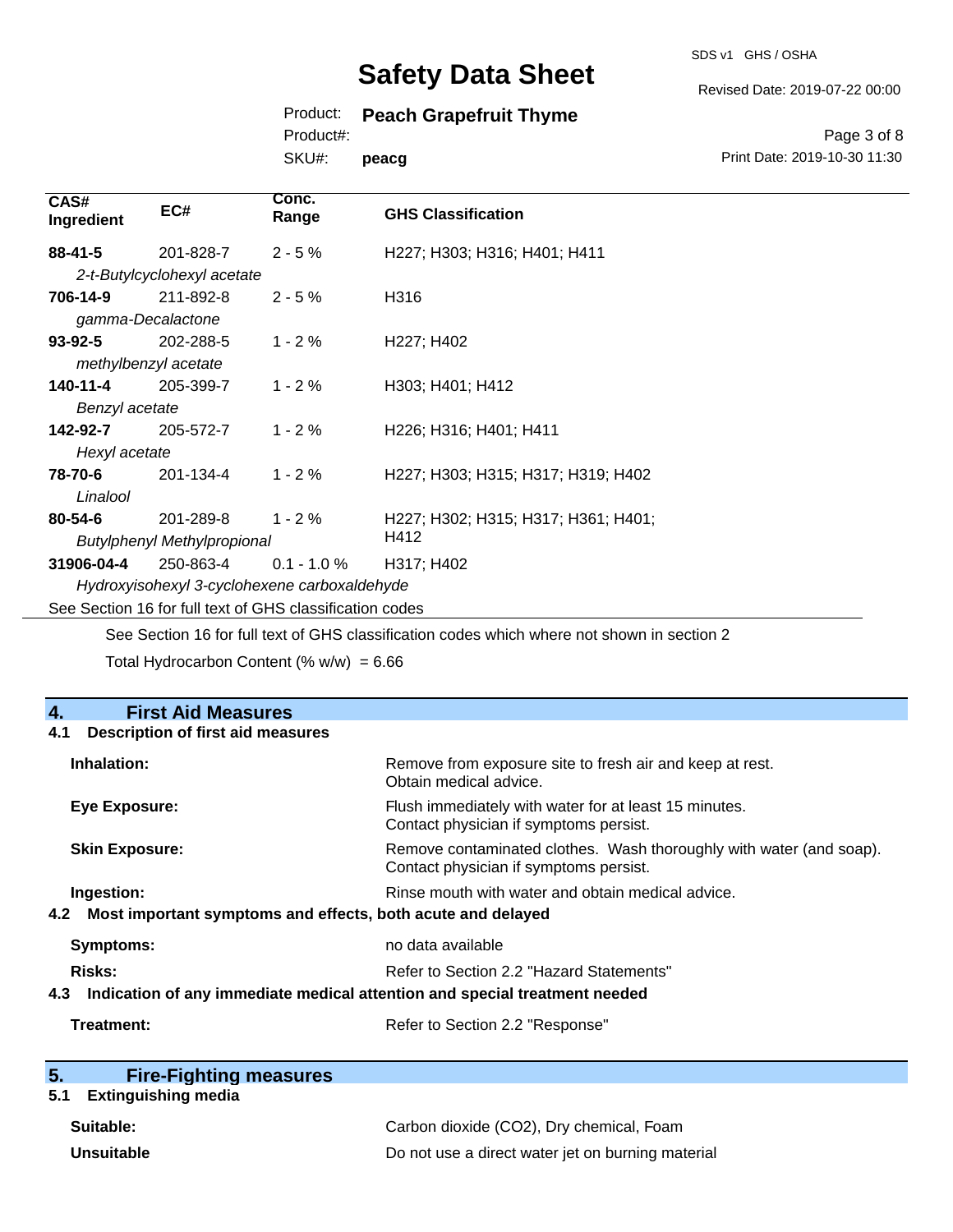SDS v1 GHS / OSHA

Revised Date: 2019-07-22 00:00

Product: **Peach Grapefruit Thyme**

Product#:

SKU#: **peacg**

Page 4 of 8 Print Date: 2019-10-30 11:30

#### **5.2 Special hazards arising from the substance or mixture**

**During fire fighting:** Water may be ineffective

#### **5.3 Advice for firefighters**

**Further information:** Standard procedure for chemical fires

#### **6. Accidental Release Measures**

#### **6.1 Personal precautions, protective equipment and emergency procedures**

Avoid inhalation and contact with skin and eyes. A self-contained breathing apparatus is recommended in case of a major spill.

#### **6.2 Environmental precautions**

Keep away from drains, soil, and surface and groundwater.

#### **6.3 Methods and materials for containment and cleaning up**

Clean up spillage promptly. Remove ignition sources. Provide adequate ventilation. Avoid excessive inhalation of vapors. Gross spillages should be contained by use of sand or inert powder and disposed of according to the local regulations.

#### **6.4 Reference to other sections**

Not Applicable

### **7. Handling and Storage**

#### **7.1 Precautions for safe handling**

Apply according to good manufacturing and industrial hygiene practices with proper ventilation. Do not drink, eat or smoke while handling. Respect good personal hygiene.

#### **7.2 Conditions for safe storage, including any incompatibilities**

Store in a cool, dry and ventilated area away from heat sources and protected from light in tightly closed original container. Avoid uncoated metal container. Keep air contact to a minimum.

#### **7.3 Specific end uses**

No information available

#### **8. Exposure Controls/Personal Protection**

#### **8.1 Control parameters**

**Exposure Limits: Component** ACGIH TWA ppm STEL ppm TWA ppm STEL ppm ACGIH **OSHA OSHA 140-11-4** *Benzyl acetate* 10 **Engineering Controls:** Use local exhaust as needed.

#### **8.2 Exposure controls - Personal protective equipment**

| Eye protection:                | Tightly sealed goggles, face shield, or safety glasses with brow guards and side shields, etc.<br>as may be appropriate for the exposure |
|--------------------------------|------------------------------------------------------------------------------------------------------------------------------------------|
| <b>Respiratory protection:</b> | Avoid excessive inhalation of concentrated vapors. Apply local ventilation where appropriate.                                            |
| <b>Skin protection:</b>        | Avoid Skin contact. Use chemically resistant gloves as needed.                                                                           |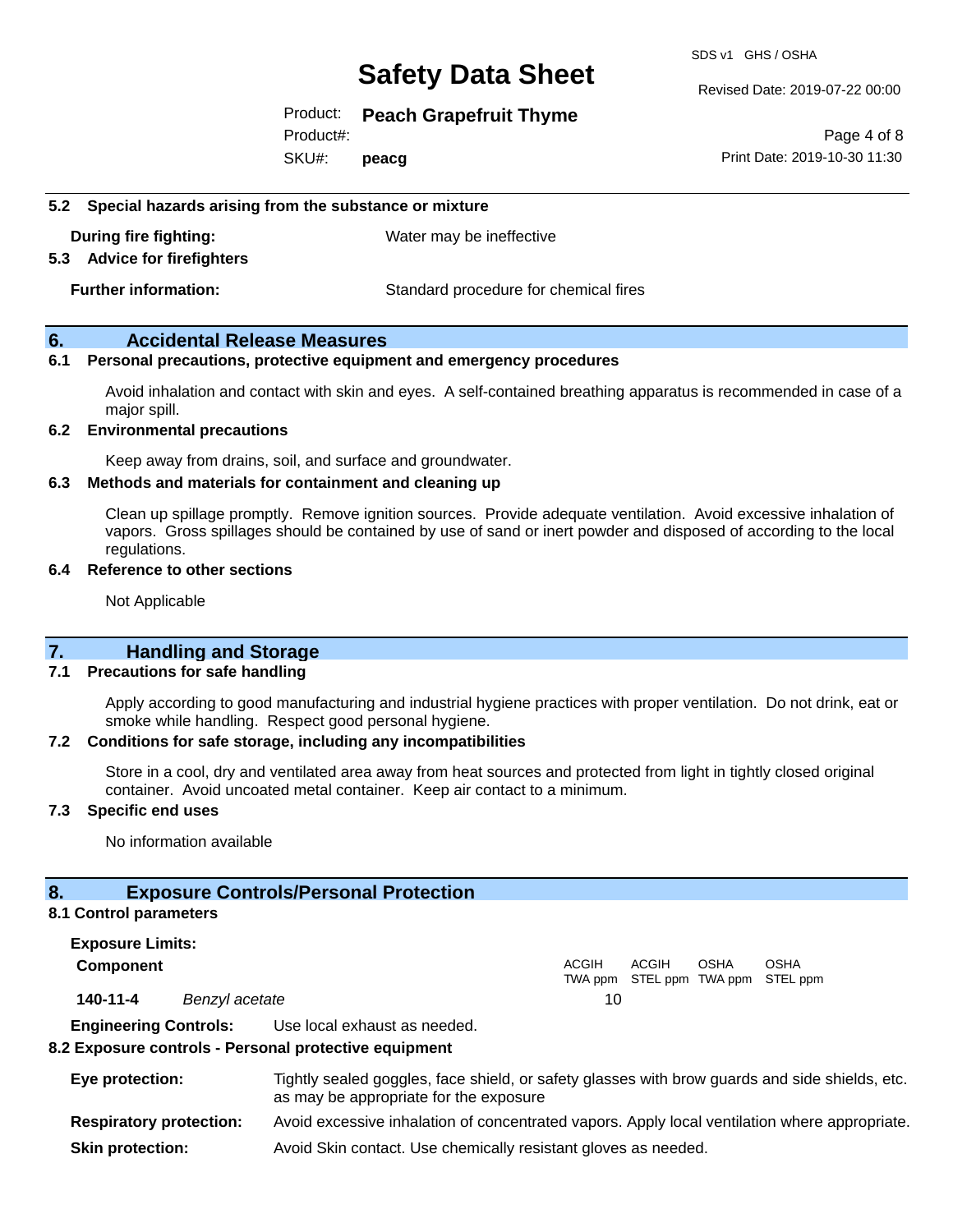SDS v1 GHS / OSHA

Revised Date: 2019-07-22 00:00

Product: **Peach Grapefruit Thyme** SKU#: Product#: **peacg**

Page 5 of 8 Print Date: 2019-10-30 11:30

## **9. Physical and Chemical Properties**

### **9.1 Information on basic physical and chemical properties**

| Liquid                       |
|------------------------------|
| Conforms to Standard         |
| Pale Yellow to Yellow (G3-6) |
| Liquid                       |
| Not determined               |
| Not determined               |
| Not determined               |
| 166 F (74.44 C)              |
| Not determined               |
| None Expected                |
| None Expected                |
| 0.2601                       |
| 0.26                         |
| 1.0060                       |
| 1.0030                       |
| 1.5100                       |
| Oil                          |
|                              |

## **10. Stability and Reactivity**

| 10.1 Reactivity                         | None                                               |
|-----------------------------------------|----------------------------------------------------|
| <b>10.2 Chemical stability</b>          | Stable                                             |
| 10.3 Possibility of hazardous reactions | None known                                         |
| <b>10.4 Conditions to avoid</b>         | None known                                         |
| 10.5 Incompatible materials             | Strong oxidizing agents, strong acids, and alkalis |
| 10.6 Hazardous decomposition products   | None known                                         |

### **11. Toxicological Information 11.1 Toxicological Effects**

Acute Toxicity Estimates (ATEs) based on the individual Ingredient Toxicity Data utilizing the "Additivity Formula"

| Acute toxicity - Oral - (Rat) mg/kg          | (LD50: 2163.9002) May be harmful if swallowed            |
|----------------------------------------------|----------------------------------------------------------|
| Acute toxicity - Dermal - (Rabbit) mg/kg     | (LD50: 3524.6120) May be harmful in contact with skin    |
| Acute toxicity - Inhalation - (Rat) mg/L/4hr | (LD50: 40.6222) May be harmful if inhaled                |
| <b>Skin corrosion / irritation</b>           | May be harmful if inhaled                                |
| Serious eye damage / irritation              | Not classified - the classification criteria are not met |
| <b>Respiratory sensitization</b>             | Not classified - the classification criteria are not met |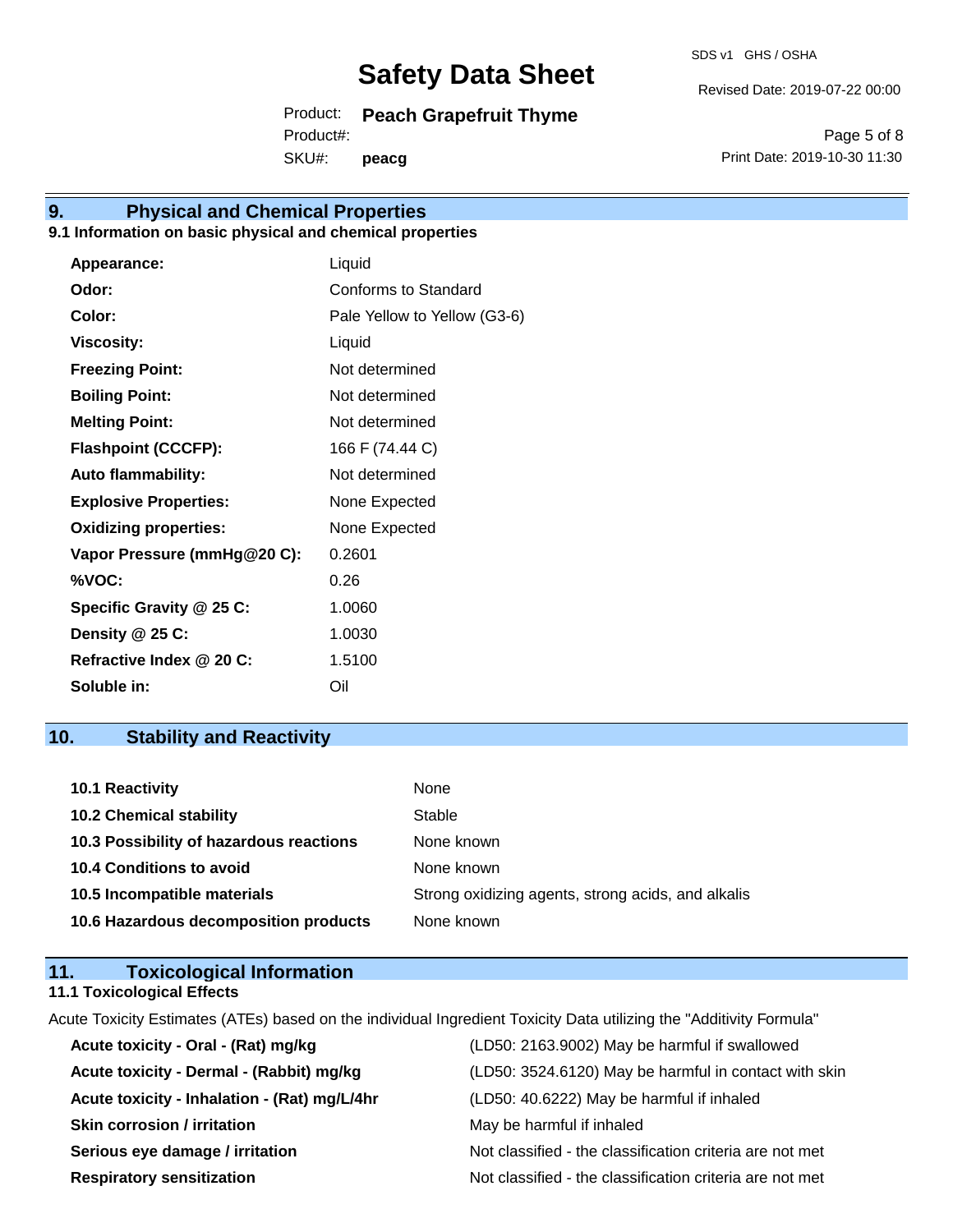SDS v1 GHS / OSHA

Product: **Peach Grapefruit Thyme**

SKU#: Product#: **peacg**

Page 6 of 8 Print Date: 2019-10-30 11:30

Revised Date: 2019-07-22 00:00

| May cause an allergic skin reaction                      |
|----------------------------------------------------------|
| Not classified - the classification criteria are not met |
| Not classified - the classification criteria are not met |
| Not classified - the classification criteria are not met |
| Not classified - the classification criteria are not met |
| Not classified - the classification criteria are not met |
| Not classified - the classification criteria are not met |
|                                                          |

| <b>Ecological Information</b><br>12. |                                                 |  |  |
|--------------------------------------|-------------------------------------------------|--|--|
| 12.1 Toxicity                        |                                                 |  |  |
| <b>Acute acquatic toxicity</b>       | Very Toxic to aquatic life                      |  |  |
| <b>Chronic acquatic toxicity</b>     | Toxic to aquatic life with long lasting effects |  |  |
| <b>Toxicity Data on soil</b>         | no data available                               |  |  |
| <b>Toxicity on other organisms</b>   | no data available                               |  |  |
| 12.2 Persistence and degradability   | no data available                               |  |  |
| 12.3 Bioaccumulative potential       | no data available                               |  |  |
| 12.4 Mobility in soil                | no data available                               |  |  |
| 12.5 Other adverse effects           | no data available                               |  |  |
|                                      |                                                 |  |  |

### **13. Disposal Conditions**

#### **13.1 Waste treatment methods**

Do not allow product to reach sewage systems. Dispose of in accordance with all local and national regulations. Send to a licensed waste management company.The product should not be allowed to enter drains, water courses or the soil. Do not contaminate ponds, waterways or ditches with chemical or used container.

## **14. Transport Information**

| <b>Marine Pollutant</b>                                       | Yes. Ingredient of greatest environmental impact:<br>120-51-4 : (40 - 50 %) : Benzyl Benzoate |              |                                     |                 |               |
|---------------------------------------------------------------|-----------------------------------------------------------------------------------------------|--------------|-------------------------------------|-----------------|---------------|
| <b>Regulator</b>                                              |                                                                                               | <b>Class</b> | <b>Pack Group</b>                   | <b>Sub Risk</b> | UN-nr.        |
| U.S. DOT (Non-Bulk)                                           |                                                                                               |              | Not Regulated - Not Dangerous Goods |                 |               |
| <b>Chemicals NOI</b>                                          |                                                                                               |              |                                     |                 |               |
| <b>ADR/RID (International Road/Rail)</b>                      |                                                                                               |              |                                     |                 |               |
| <b>Environmentally Hazardous</b><br>Substance, Liquid, n.o.s. |                                                                                               | 9            | Ш                                   |                 | <b>UN3082</b> |
| <b>IATA (Air Cargo)</b>                                       |                                                                                               |              |                                     |                 |               |
| <b>Environmentally Hazardous</b><br>Substance, Liquid, n.o.s. |                                                                                               | 9            | Ш                                   |                 | UN3082        |
| IMDG (Sea)                                                    |                                                                                               |              |                                     |                 |               |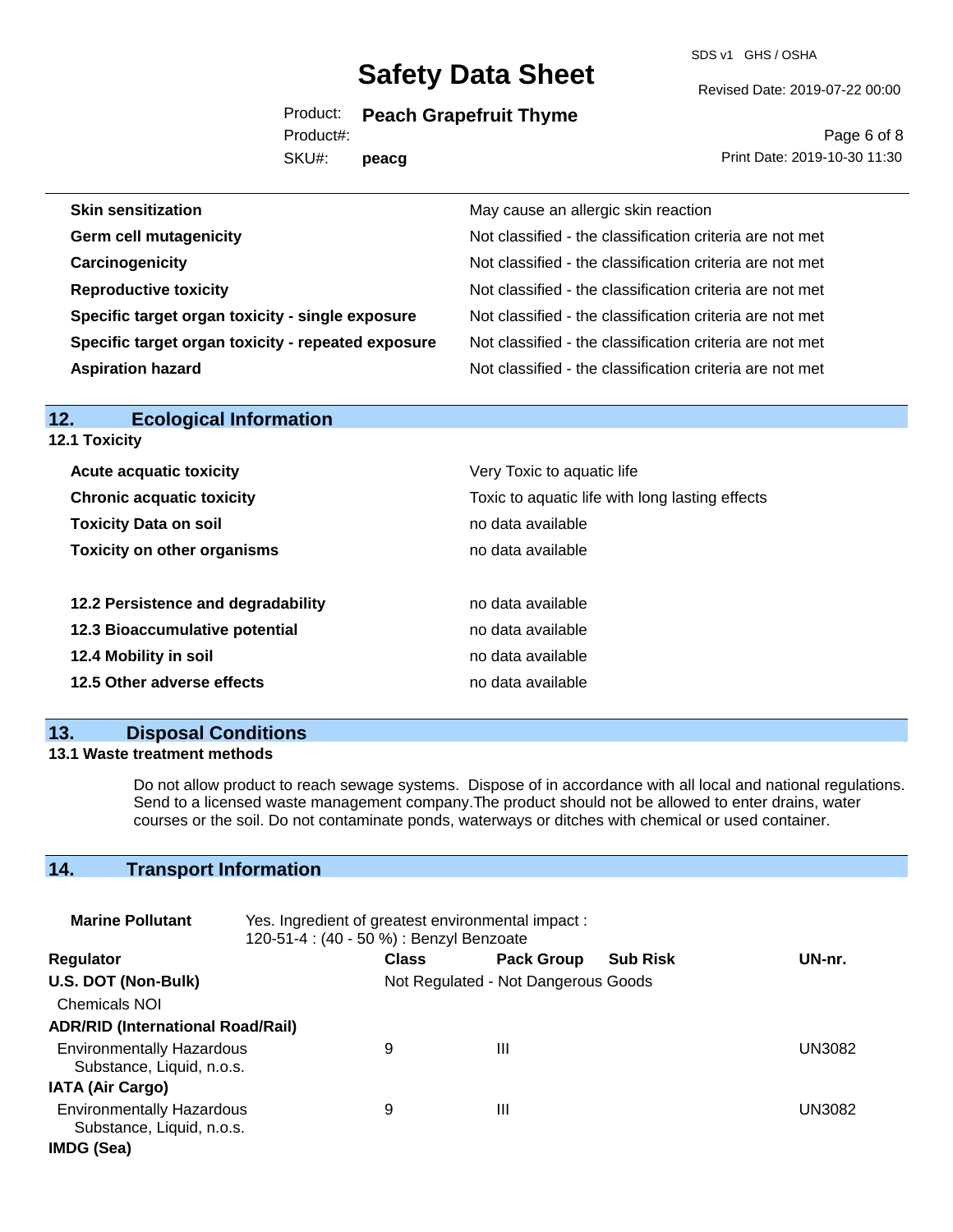SDS v1 GHS / OSHA

Revised Date: 2019-07-22 00:00

|                                                                                                                   |                               | Product:<br>Product#: |       | <b>Peach Grapefruit Thyme</b>                                                                                   | Page 7 of 8                  |
|-------------------------------------------------------------------------------------------------------------------|-------------------------------|-----------------------|-------|-----------------------------------------------------------------------------------------------------------------|------------------------------|
|                                                                                                                   |                               | SKU#:                 | peacg |                                                                                                                 | Print Date: 2019-10-30 11:30 |
| <b>Environmentally Hazardous</b><br>Substance, Liquid, n.o.s.                                                     |                               |                       | 9     | III                                                                                                             | <b>UN3082</b>                |
| 15.<br><b>U.S. Federal Regulations</b>                                                                            | <b>Regulatory Information</b> |                       |       |                                                                                                                 |                              |
| <b>TSCA (Toxic Substance Control Act)</b><br>40 CFR(EPCRA, SARA, CERCLA and CAA)<br><b>U.S. State Regulations</b> |                               |                       |       | All components of the substance/mixture are listed or exempt<br>This product contains NO components of concern. |                              |
| <b>California Proposition 65 Warning</b>                                                                          |                               |                       |       | This product contains the following components:                                                                 |                              |
| 123-35-3(NF 204-622-5 0.1 - 1.0 %                                                                                 |                               |                       |       | beta-Myrcene (Natural Source)                                                                                   |                              |
| 89-82-7                                                                                                           | $201-943-2$ <= 2 ppm          |                       |       | Pulegone (Natural Source)                                                                                       |                              |
| <b>Canadian Regulations</b>                                                                                       |                               |                       |       |                                                                                                                 |                              |
| <b>DSL</b>                                                                                                        |                               |                       |       | 100.00% of the components are listed or exempt. The following<br>components are NOT on the List:                |                              |
| 815580-59-7 453-570-1                                                                                             |                               | $\leq$ 20 ppm         |       | 3-Cyclohexene-1-carboxylic acid, 2,6,6-trimethyl-, methyl ester                                                 |                              |
| 144020-22-4 482-330-9                                                                                             |                               | $= 12$ ppm            |       | Acetic acid, anhydride, reaction products with<br>1,5,10-trimethyl-1,5,9-cyclododec                             |                              |
| 20016-72-2                                                                                                        | 208-546-3                     | $= 0$ ppm             |       | Dimyrcene                                                                                                       |                              |
| 3856-25-5                                                                                                         | 223-364-4                     | $\leq 0$ ppm          |       | a-Copaene                                                                                                       |                              |
| 6753-98-6                                                                                                         | $229-816-7$ <= 0 ppm          |                       |       | 3,7,10-Humulatriene                                                                                             |                              |
| 484-20-8                                                                                                          |                               | $= 0$ ppm             |       | Begapten (5-MOP)                                                                                                |                              |

## **16. Other Information**

### **GHS H-Statements referred to under section 3 and not listed in section 2**

| H226 : Flammable liquid and vapour                        | H302 : Harmful if swallowed                                    |
|-----------------------------------------------------------|----------------------------------------------------------------|
| H304 : May be fatal if swallowed and enters airways       | H316 : Causes mild skin irritation                             |
| H317 : May cause an allergic skin reaction                | H319 : Causes serious eye irritation                           |
| H361: Suspected of damaging fertility or the unborn child | H401 : Toxic to aquatic life                                   |
| H402 : Harmful to aquatic life                            | H410 : Very toxic to aquatic life with long lasting<br>effects |
| H412 : Harmful to aquatic life with long lasting effects  |                                                                |
| <b>Total Fractional Values</b>                            |                                                                |
| (TFV) Risk                                                | (TFV) Risk                                                     |
| (123.09) Acute Toxicity Inhalation, Category 5            | (49.32) Aquatic Chronic Toxicity, Category 3                   |
| (6.41) Sensitization, Skin, Category 1B                   | (5.00) Sensitization, Skin, Category 1A                        |
| (4.92) Aquatic Chronic Toxicity, Category 2               | (2.73) Aquatic Chronic Toxicity, Category 4                    |
| (2.31) Acute Toxicity Oral, Category 5                    | (2.27) Aquatic Acute Toxicity, Category 1                      |
| (2.04) Skin Corrosion/Irritation, Category 3              | (1.42) Acute Toxicity Dermal, Category 5                       |
| (1.14) Skin Corrosion/Irritation, Category 2              |                                                                |
|                                                           |                                                                |